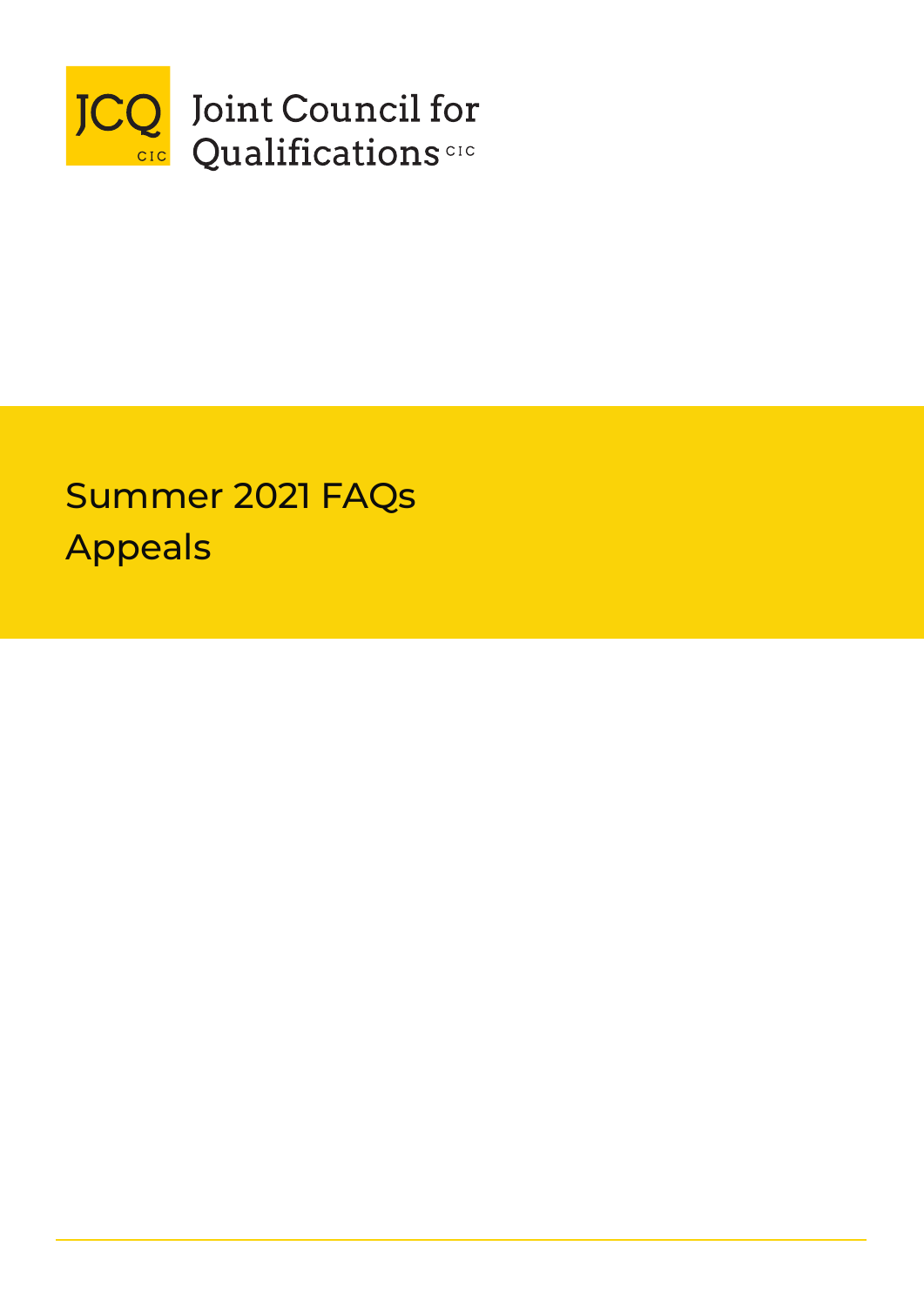# **Contents**

| Do centres have to conduct a centre review or submit an appeal if a student has asked for one? Is                                                                                               |  |
|-------------------------------------------------------------------------------------------------------------------------------------------------------------------------------------------------|--|
|                                                                                                                                                                                                 |  |
| What information are centres allowed to share with students prior to results day?5                                                                                                              |  |
|                                                                                                                                                                                                 |  |
|                                                                                                                                                                                                 |  |
| What information must a centre share with students on or after results day if a student requests                                                                                                |  |
| Do centres have to get consent from students before they conduct a centre review or submit                                                                                                      |  |
| Can a centre conduct checks for the centre review ahead of results day if they wish to?7                                                                                                        |  |
|                                                                                                                                                                                                 |  |
| Do schools and colleges need to notify exam boards of the outcome of a centre review? 8                                                                                                         |  |
| If a centre finds an error which has affected a student's grade (while conducting a centre review<br>for example), does the centre need to submit an error correction to get the grade changed? |  |
| What happens if a centre doesn't have all of the assessment evidence used to generate a Teacher                                                                                                 |  |
| What are the deadlines for conducting centre reviews and submitting appeals to the awarding                                                                                                     |  |
| .9                                                                                                                                                                                              |  |
| How long must centres retain assessment evidence related to Teacher Assessed Grades this                                                                                                        |  |
|                                                                                                                                                                                                 |  |
| What can a student or centre do if they think the outcome of an appeal is wrong?                                                                                                                |  |
| How do you expect centres to use Appendix B of the JCQ Guide to appeals processes, summer                                                                                                       |  |
|                                                                                                                                                                                                 |  |
| How can a centre appeal a decision the awarding organisation has made in the quality assurance                                                                                                  |  |
|                                                                                                                                                                                                 |  |
| In the event that a centre identifies an error and lowers a student's grade after results day, can a                                                                                            |  |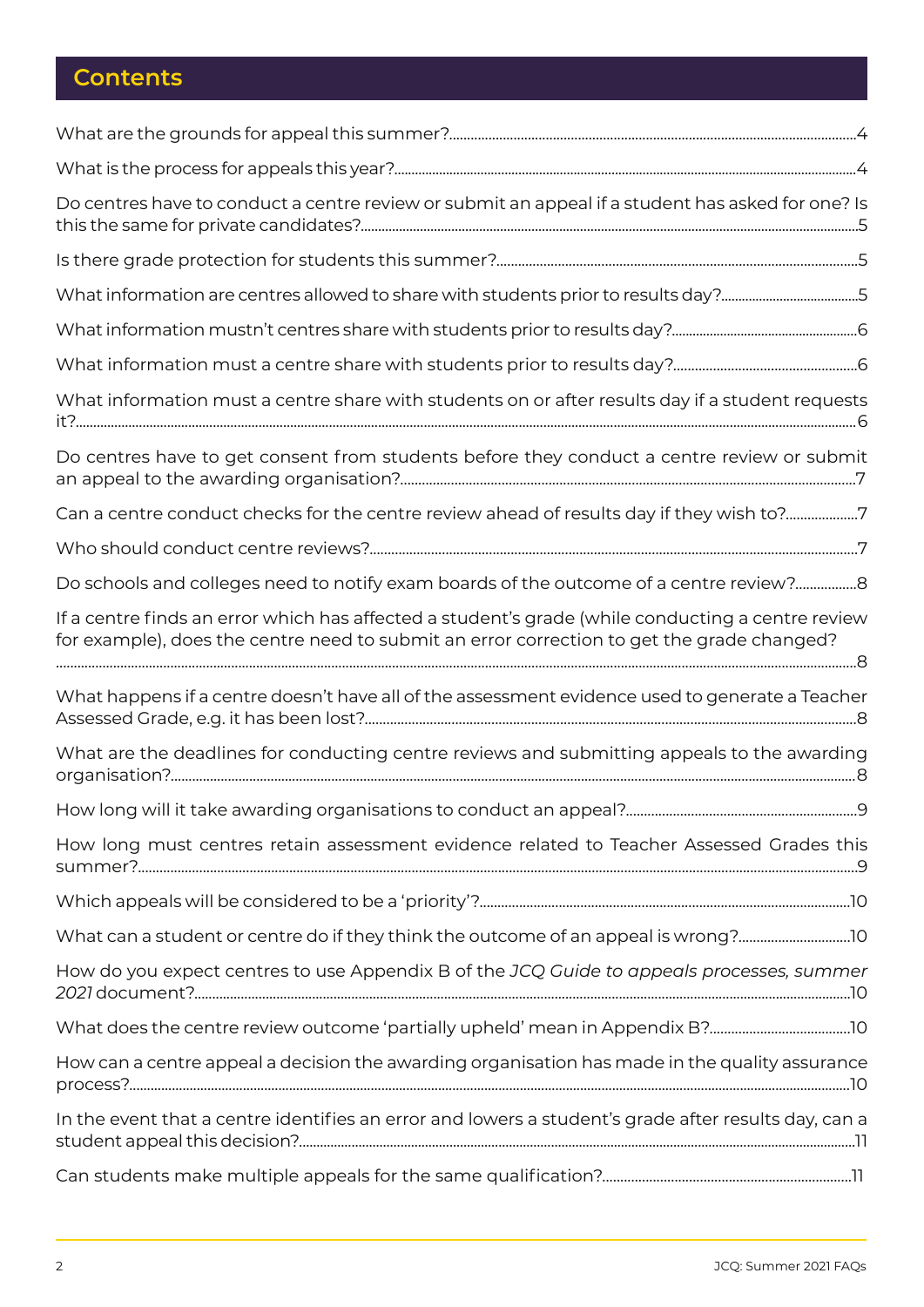[What should centres do in cases where a staff member has left the centre but is needed for a](#page-10-0) [centre review or appeal to the awarding organisation, e.g. to decide whether a procedural failure](#page-10-0) [or administrative error affected the grade submitted to the awarding organisation?...............................1](#page-10-0)1

[Why aren't GCSEs in English and maths a priority for appeals?...........................................................................11](#page-10-0)

[Can a student request that a centre remarks or conducts a review of marking of their work as](#page-11-0) [part of the centre review?..................................................................................................................................................................1](#page-11-0)2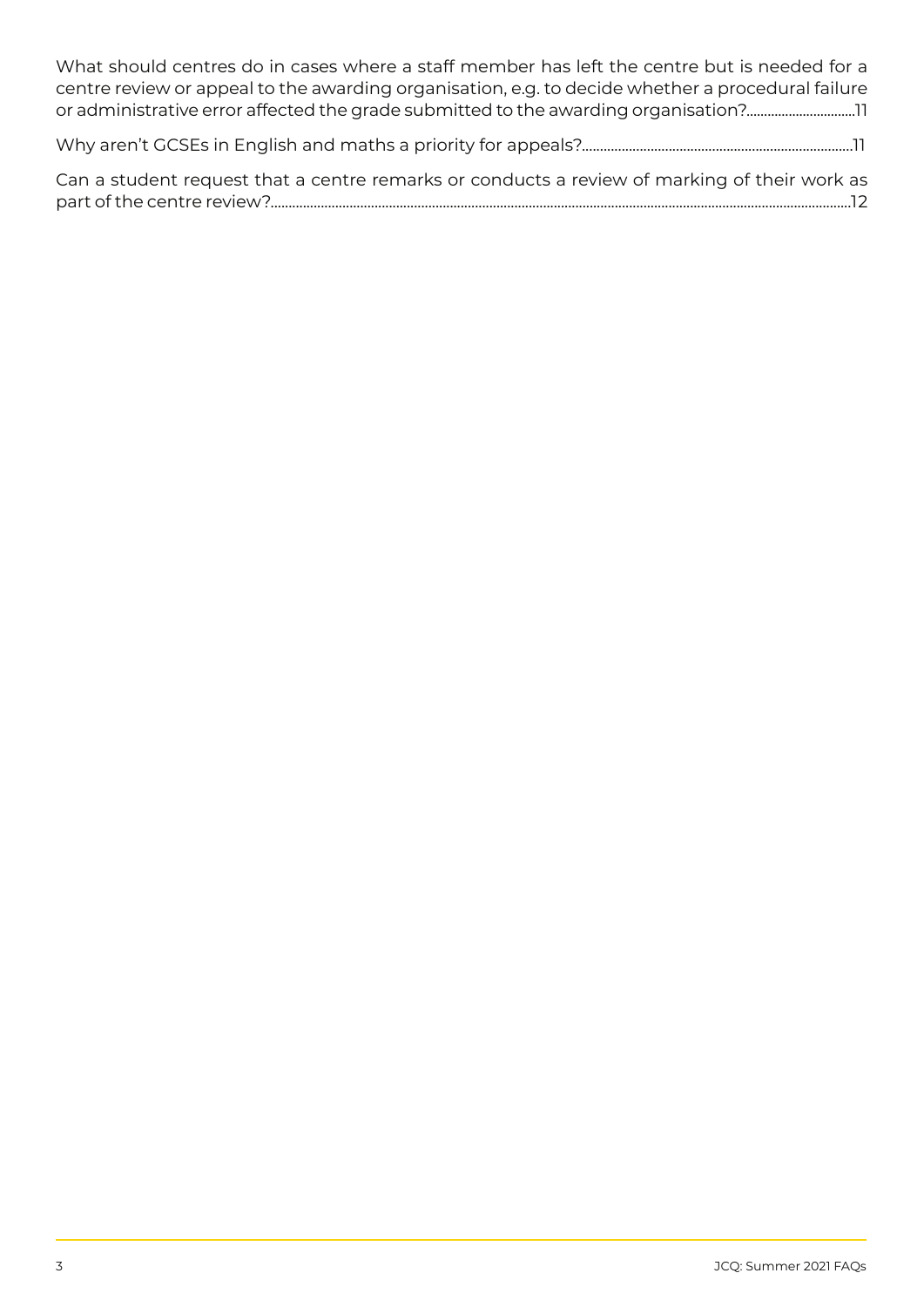# <span id="page-3-0"></span>**What are the grounds for appeal this summer?**

The grounds for appeal that will be considered as part of Stage One (the centre review) are that:

- **•** the centre made an administrative error and/or
- **•** the centre made a procedural error, including but not limited to any concerns about access arrangements/reasonable adjustments and/or mitigating circumstances.

At Stage Two (the appeal to the awarding organisation) the grounds are that:

- **•** there was an administrative error by the awarding organisation
- **•** there was a procedural issue at the centre, including but not limited to any concerns about access arrangements/reasonable adjustments and/or mitigating circumstances, and/or the centre did not follow its procedure properly and consistently in conducting its centre review
- **•** there was an unreasonable exercise of academic judgement in relation to the selection of evidence
- **•** there was an unreasonable exercise of academic judgement in relation to the determination of the Teacher Assessed Grade

When submitting a request for an appeal the student must select all the grounds that they want the centre and the awarding organisation to consider.

#### **What is the process for appeals this year?**

At Stage One (the centre review stage) the centre will consider the points the student has raised in respect of suspected administrative or procedural errors or both. Once they have considered the review they will provide the student with a rationale for their decision. As part of that consideration they will also decide whether the grade in question needs to change or not. If they believe the grade needs to change, they will submit this information to the awarding organisation along with their rationale. The awarding organisation will review what has been provided and decide whether or not to issue the new grade.

At Stage Two (the awarding organisation appeal) an individual at the awarding organisation who has no personal interest in the case will review the case and, depending on the grounds, they will consider all available evidence in order to check whether there has been an administrative or procedural error. If the appeal ground is on the basis that there was an unreasonable exercise of academic judgment the awarding organisation will arrange for an independent reviewer who is a subject expert to review the evidence and any other relevant information provided in the case. They will take a holistic view on the reasonableness of the centre's academic judgement and they will provide a rationale explaining the outcome of the review.

The possible outcomes of an awarding organisation appeal are that:

- **•** the appeal is rejected (and there is no change of grade)
- **•** the centre is required to take further action, e.g. review how they took account of a mitigating circumstance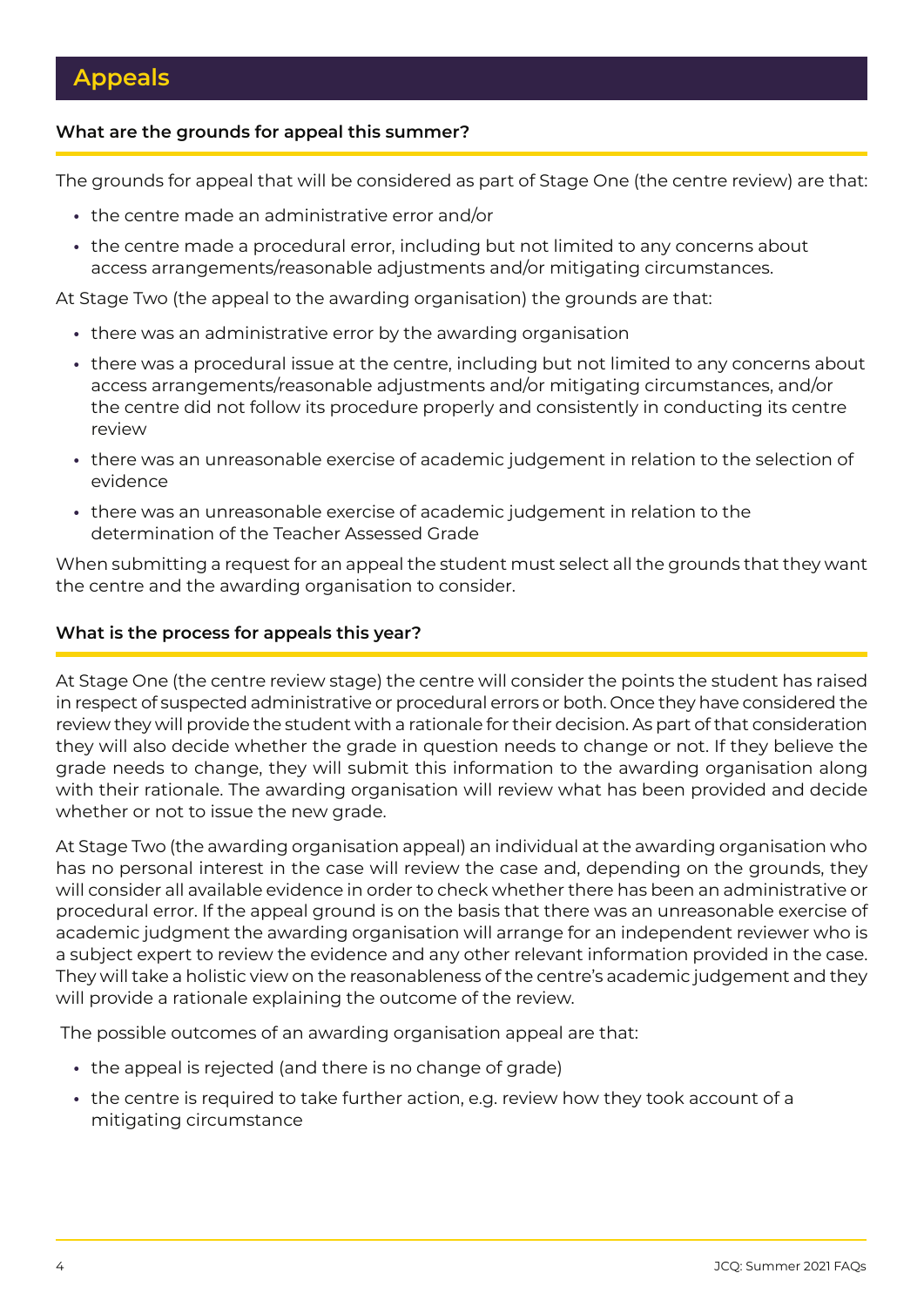- <span id="page-4-0"></span>**•** the centre is required to provide alternative evidence if the existing range is not deemed to be a reasonable exercise of academic judgment
- **•** the awarding organisation issues a new grade (which may be higher or lower than the original grade).

# **Do centres have to conduct a centre review or submit an appeal if a student has asked for one? Is this the same for private candidates?**

Students, including private candidates, have the right to request a centre review and an appeal to the awarding organisation, if they wish. Once a student has requested a centre review, the centre must conduct it and provide an outcome to the student. If, following the completion of the centre review, the student wishes to proceed to an awarding organisation appeal they have the right to do so.

Appeals to the awarding organisation should be submitted by the centre on the student's behalf, including private candidates. A student or their parents/guardians cannot appeal directly to the awarding organisation. Appeals submitted by students or parents directly to an awarding organisation will not be processed and will need to be re-submitted via the centre. This may risk priority appeals not being completed in time for those with a higher education place dependent on the outcome of the appeal.

A priority appeal is only for students applying to higher education who did not attain their firm choice (i.e. the offer they accepted as their first choice) and wish to appeal an A level or other Level 3 qualification result. Priority appeals will include students who did and didn't attain their insurance choice (i.e. the offer they accepted as their second choice).

#### **Is there grade protection for students this summer?**

No, there is no grade protection for students this summer. A centre review or an appeal to the awarding organisation may result in a student's grade going up, staying the same or going down. Students must consent to a centre review or awarding organisation appeal.

It is also worth noting that once a centre review or appeal decision has been made, a student cannot withdraw their application for the centre review or appeal to the awarding organisation.

# **What information are centres allowed to share with students prior to results day?**

As detailed in the *JCQ Guidance on the determination of grades for A/AS Levels and GCSEs for Summer 2021*, the need for centre reviews and awarding organisation appeals should be reduced if a centre shares the following information with students:

- a. the sources of evidence that will be used to determine their grade (i.e. the list of evidence used for each subject/student, not copies of the actual student work) along with (and where deemed appropriate by the centre) any grades/marks associated with them. This transparency will allow students to identify any errors or highlight circumstances relating to pieces of evidence and should reduce the number of instances where students request a centre review or awarding organisation appeal once results have been issued
- b. the centre policy and any supporting documentation
- c. details of any variations in evidence used based on disruption to what a student was taught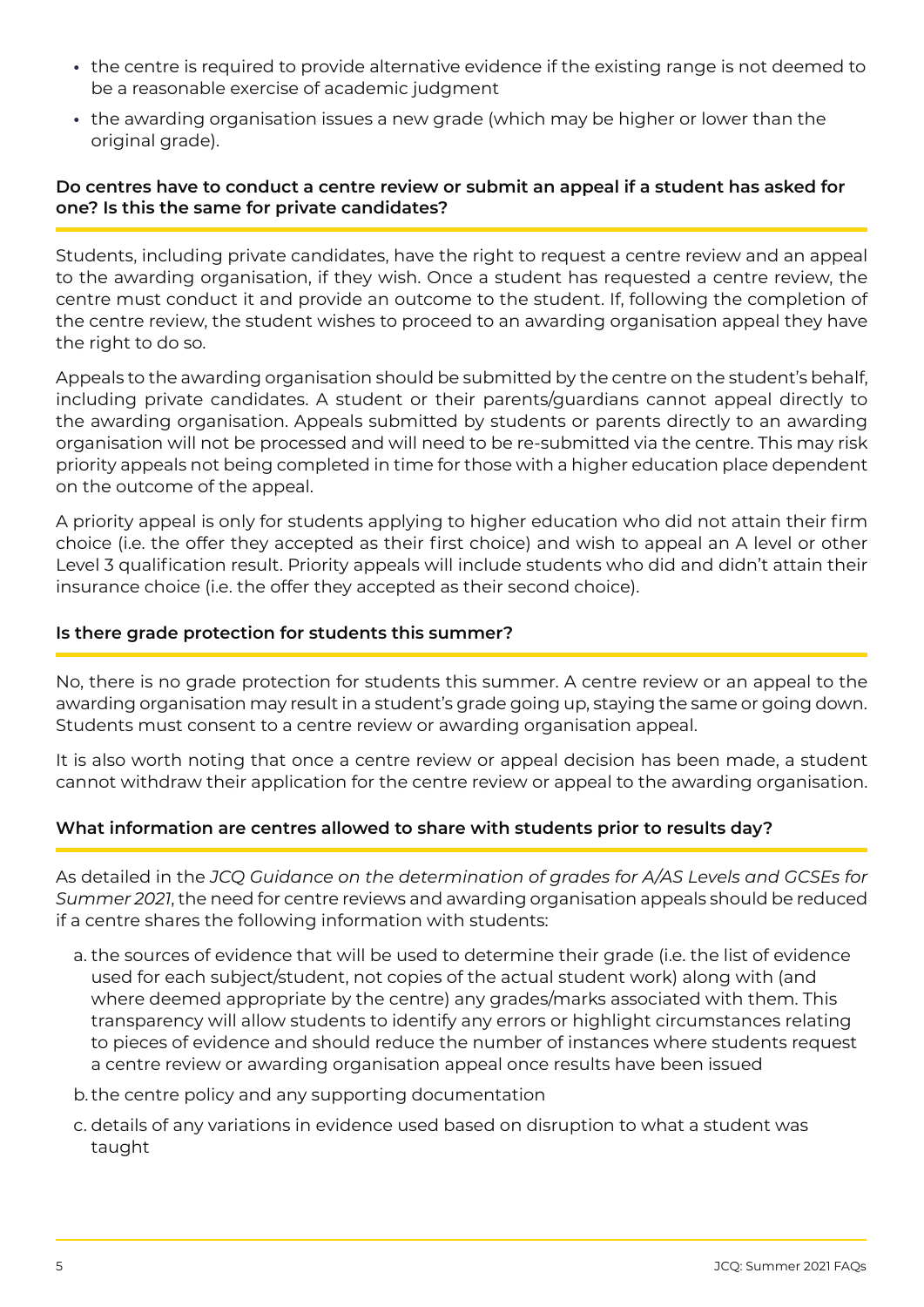<span id="page-5-0"></span>d.details of any special circumstances that have been considered in determining their grade, e.g. access arrangements/reasonable adjustments or mitigating circumstances such as illness.

We recommend centres share this information with students before results day.

There are also FAQs on what **must not** be shared with students prior to results day and what **must** be shared.

# **What information mustn't centres share with students prior to results day?**

Students **must not** be told the final Teacher Assessed Grade that has been submitted to the awarding organisation. Grades must only be shared with students on the published results date once the awarding organisation has issued the final grades in August.

Please note that where the qualification is an Extended Project Qualification or consists of a single portfolio, the candidate **must not** be informed of the grade for that piece of evidence prior to the published results date.

Provision of the Teacher Assessed Grade to any student, or other party, before the agreed date for release of results, will be viewed as malpractice and appropriate action will be taken by the relevant awarding organisation.

There are also FAQs on what centres **are allowed to** share with students prior to results day and what centres **must not** share with students prior to results day.

# **What information must a centre share with students prior to results day?**

Before results are issued, centres must take all reasonable steps to ensure all students, including Private Candidates, have information about the arrangements in place for conducting centre reviews and submitting appeals to the awarding organisation following a centre review, including providing them with a statement of the arrangements promptly when requested.

# **What information must a centre share with students on or after results day if a student requests it?**

If a centre has not shared the information below before results day, it must be prepared to do so on or after results day if a student requests it:

- a. the sources of evidence that were used to determine their grade (i.e. a list of the evidence used for each subject/student) along with any grades/marks associated with them. (This transparency will allow students to identify any errors or highlight circumstances relating to pieces of evidence.)
- b. the centre policy and any supporting documentation
- c. details of any variations in evidence used based on disruption to what a student was taught
- d.details of any special circumstances that have been considered in determining the student's grade, e.g. access arrangements/reasonable adjustments or mitigating circumstances such as illness.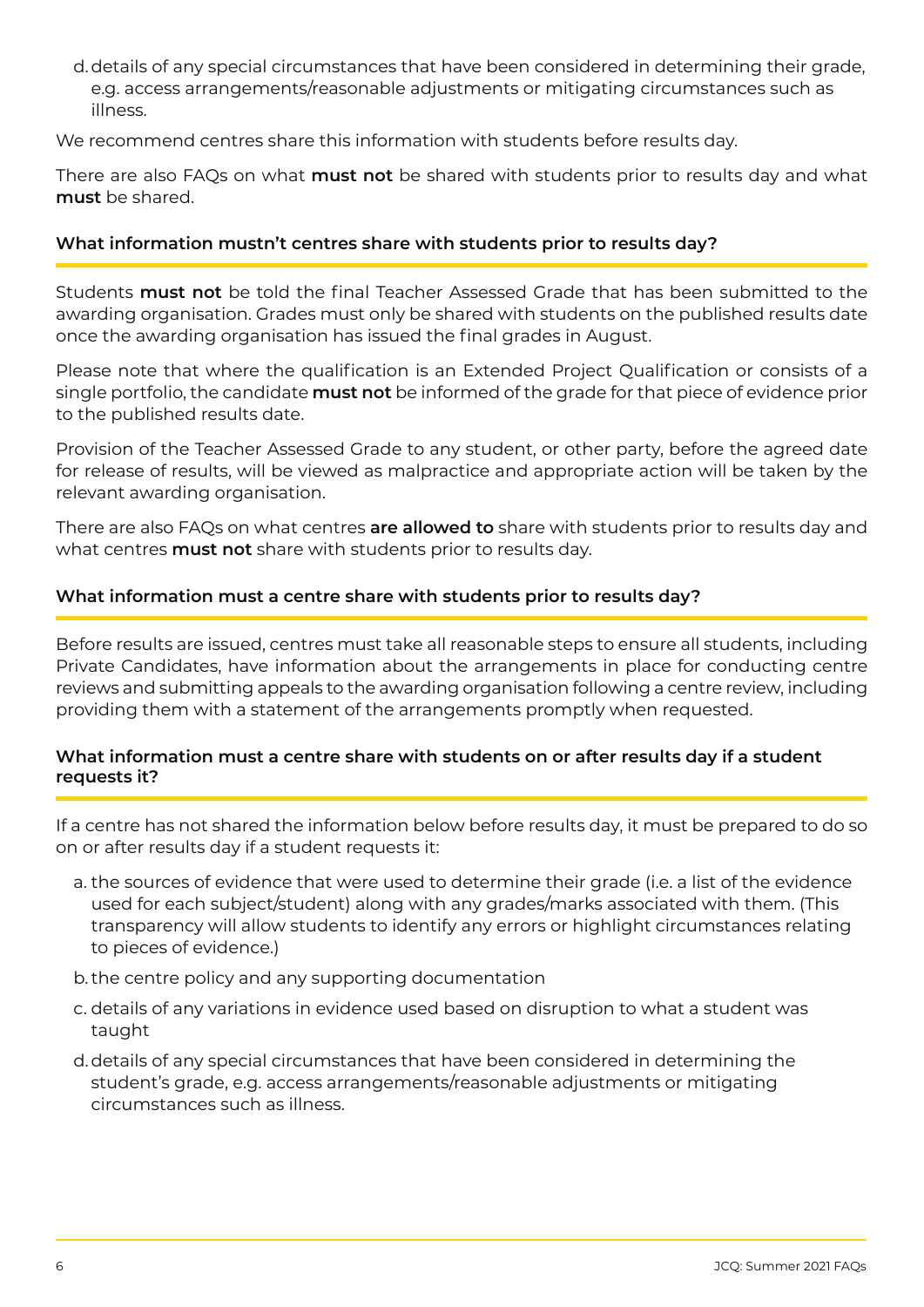### <span id="page-6-0"></span>**Do centres have to get consent from students before they conduct a centre review or submit an appeal to the awarding organisation?**

Yes. It is vital that schools and colleges have the consent of a student before they conduct a centre review post results or submit an appeal on a student's behalf. The outcome of a centre review or appeal could be that the student's grade goes up, stays the same or goes down. It is therefore important that the student knows this and has consented to the centre review post results or an appeal to the awarding organisation.

Centres do not need to get consent from students if they are conducting checks before results are issued, e.g. checks for procedural or administrative errors.

# **Can a centre conduct checks for the centre review ahead of results day if they wish to?**

Yes. You may, if you wish, tell students they have the opportunity to let you know ahead of results day if they have any concerns about the process, so that you can ensure the process has been followed correctly in their case. Alternatively, you may wish to check for procedural or administrative errors ahead of results day for all students, regardless of whether a specific concern has been raised. Such approaches will ensure students get the right grades on results days and reduce the need for appeals as you will be able to contact the awarding organisation to correct any errors before results are issued. These approaches will also ensure that you can respond promptly to requests for centre reviews and reduce the time that you and your staff spend on any centre reviews and appeals following results days.

Where you have carried out checks ahead of results day, you do not need to repeat these checks if a student submits a request for a centre review once results have been issued. However, you should always consider any specific points raised by the student in their request, to make sure that the concerns raised have been addressed by the checks already carried out. In cases where a student raises an issue that hasn't been considered in checks that were conducted in advance of results day, then this new issue will need to be considered for the centre review to be completed.

# **Who should conduct centre reviews?**

Centres are best placed to decide who should conduct centre reviews as this may depend on when the centre decides to check that their procedures were followed properly and consistently, and that their documentation is accurate. These checks may take place before or after results have been issued, prompted by a student or a centre's own quality assurance processes. **Appendix C** in the JCQ document *A guide to appeals processes, Summer 2021 series* is a list of documentation centres can check to ensure their documentation is complete and easily accessible to staff who will be completing centre reviews and submitting appeals. **Appendix F** in the same document is a list of procedures centres can check. Both of these appendices are optional support for centres.

If a centre has completed procedural and administrative checks in advance, it does not need to repeat the exercise after results day as long as the issue raised by the student has been addressed by the checks carried out previously and the records are available and provided to the awarding organisation in the event of an appeal to the awarding organisation. In cases where a student raises an issue that hasn't been considered in checks that were conducted in advance of results day, then this new issue will need to be considered for the centre review to be completed.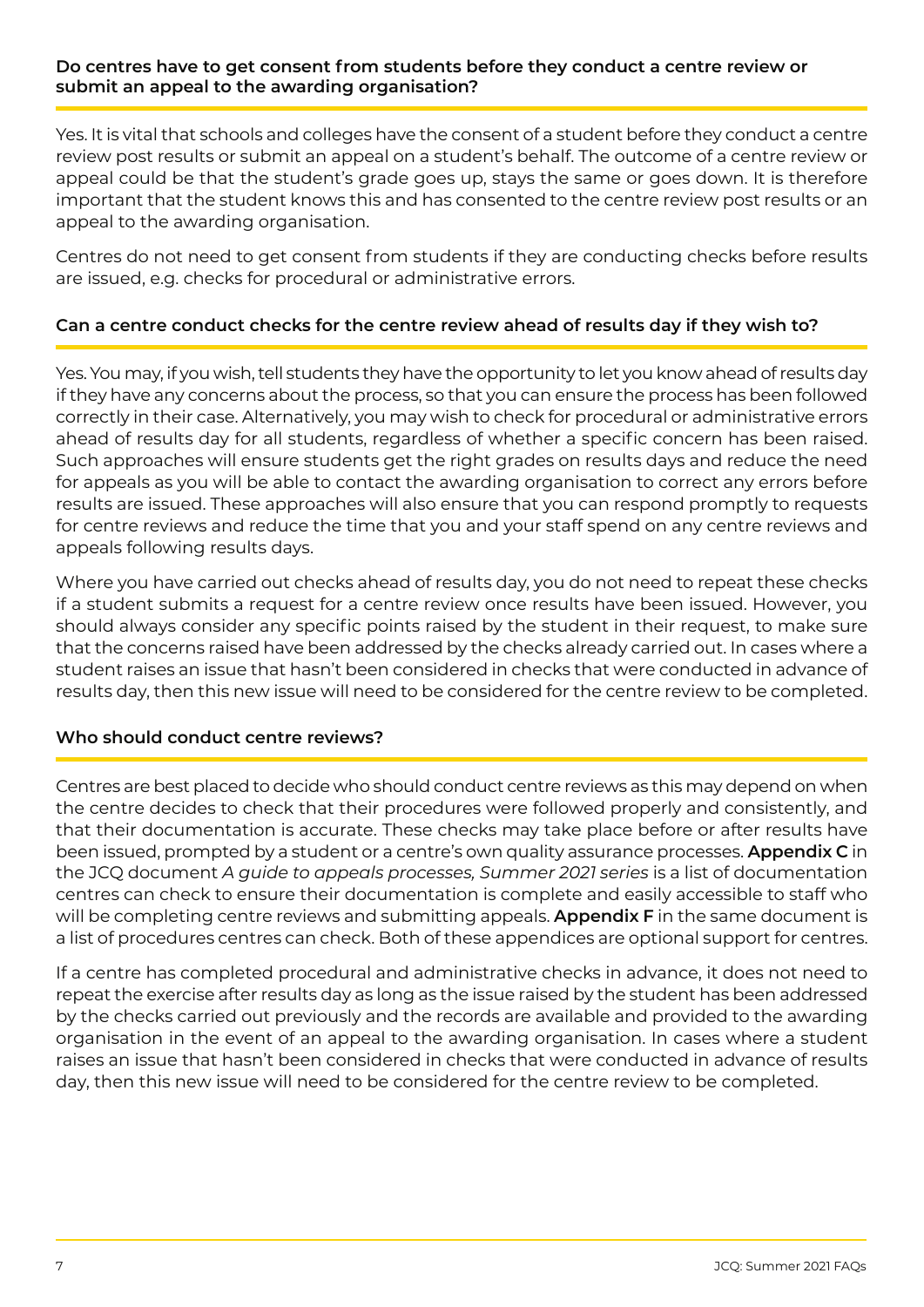# <span id="page-7-0"></span>**Do schools and colleges need to notify exam boards of the outcome of a centre review?**

If the student does not wish to proceed to the next stage of the appeals process and appeal to the awarding organisation, there is no requirement for a centre to notify an awarding organisation about the outcome of a centre review.

Where the student does wish to proceed to an awarding organisation appeal, the centre will be required to confirm that the centre review has been completed and provide information about the outcome of the centre review.

**Appendix B** in the JCQ document *A guide to appeals processes, Summer 2021 series* is a student request form for centre reviews and appeals to awarding organisations that includes all the information centres will need to capture. It is an optional form to support centres.

# **If a centre finds an error which has affected a student's grade (while conducting a centre review for example), does the centre need to submit an error correction to get the grade changed?**

Where a centre identifies an error prior to results being issued, it should contact the relevant awarding organisation to have the error corrected. Centres do not need to get consent from students if they are conducting checks before results are issued, e.g. checks for procedural or administrative errors.

Once results have been issued, if the centre identifies an error during a centre review, it should apply to the awarding organisation to have the error corrected and provide information to support the amendment. The student must consent to the centre review to confirm they understand that their grade may go up, stay the same or go down as an outcome of the review.

There may also be cases where the centre identifies an error related to a student who has not consented to a centre review or awarding organisation appeal. In these cases, the centre should follow the guidance in **Appendix D** of the JCQ document *A guide to appeals processes, Summer 2021 series*. This appendix provides guidance for centres on changing grades following the issue of results.

#### **What happens if a centre doesn't have all of the assessment evidence used to generate a Teacher Assessed Grade, e.g. it has been lost?**

Where a centre does not have all the evidence used to generate a Teacher Assessed Grade, an awarding organisation will consider the available evidence when determining the outcome of the appeal. This may affect the extent to which the awarding organisation can review the centre's decision. Where no evidence has been retained (or has been lost due to an unforeseen situation) the awarding organisation may need to determine the outcome of the appeal, solely on the marks/ grades on which the grade was determined. The appeal will be based on the available evidence.

#### **What are the deadlines for conducting centre reviews and submitting appeals to the awarding organisation?**

Sections 9 and 10 of the JCQ document *A guide to appeals processes, Summer 2021 series* provide details of the relevant timescales for appeals.

The suggested timescales for students to request centre reviews are **16 August 2021** for priority cases and **3 September 2021** for non-priority cases. Centres may set their own internal deadlines for centre reviews and submitting appeals, but should allow requests that are submitted by the JCQ deadlines for appeals to awarding organisations.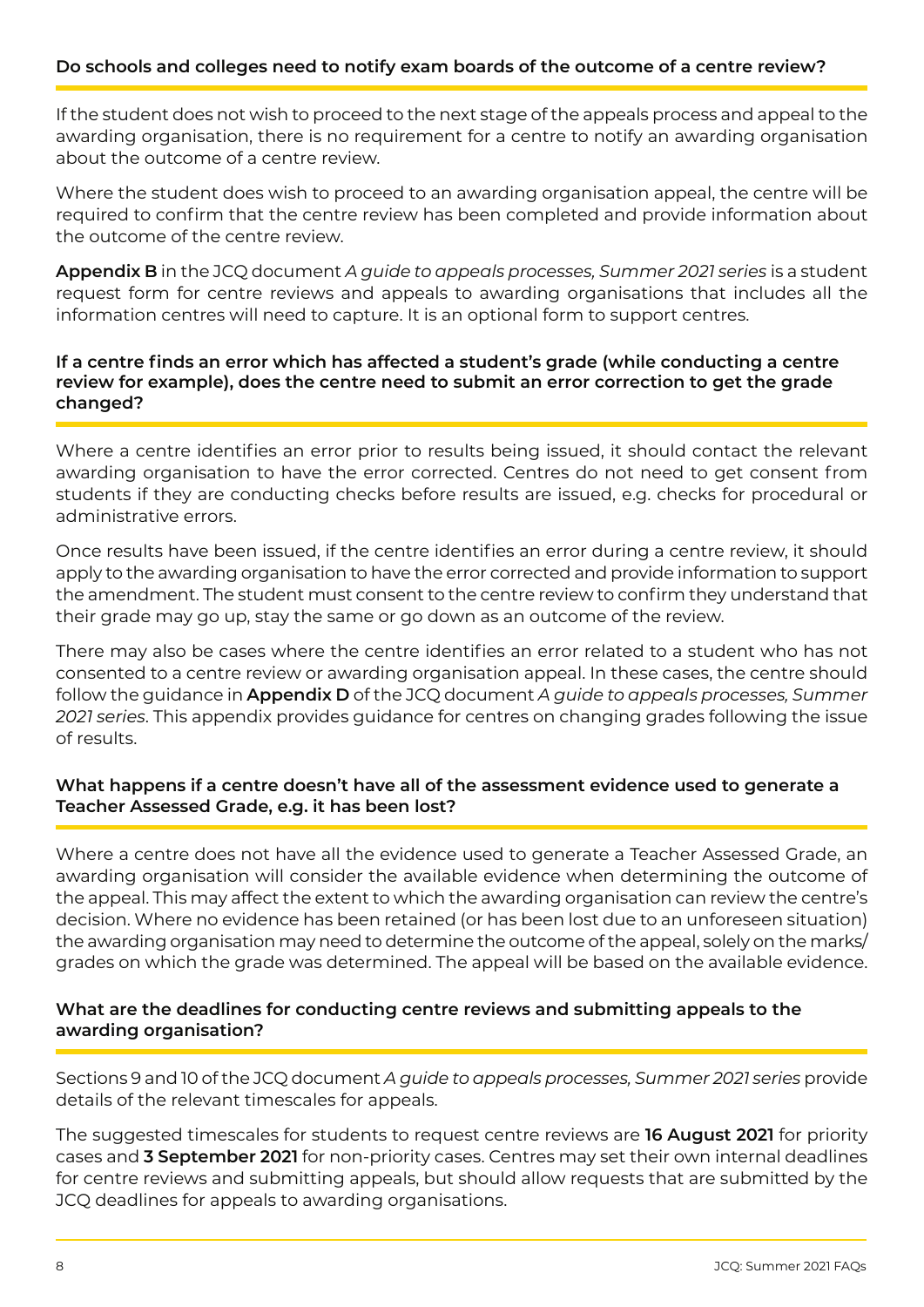<span id="page-8-0"></span>Priority appeals must be submitted to the awarding organisation by **23 August 2021**. Non-priority appeals must be submitted by **17 September 2021**. Centres may choose to set their own earlier internal deadlines, but should allow requests from students that are received within the JCQ deadline for appeals to awarding organisations.

Priority appeals that aren't submitted to the awarding organisation by 23 August 2021 will still be treated as a priority but they may not be completed in time for those with a higher education place that is dependent on the outcome of the appeal.

A priority appeal is only for students applying to higher education who did not attain their firm choice (i.e. the offer they accepted as their first choice) and wish to appeal an A level or other Level 3 qualification result. Priority appeals will include students who did and didn't attain their insurance choice (i.e. the offer they accepted as their second choice).

Where students make requests to centres after the JCQ deadlines for appeals to awarding organisations, centres should determine whether there have been exceptional circumstances that warrant accepting the request. If requests are then submitted to awarding organisations, the awarding organisation will judge whether to accept the appeal and process it.

# **How long will it take awarding organisations to conduct an appeal?**

For priority appeals where a higher education place is dependent on the outcome of the appeal, awarding organisations will aim to process these appeals by the UCAS advisory deadline of 08 September 2021, providing the appeal is submitted to the relevant awarding organisation by 23rd August 2021. Priority appeals that aren't submitted to the awarding organisation by 23 August 2021 will still be treated as a priority and awarding organisations will endeavour to process them as promptly as possible. There is, however, a risk they may not be completed in time for those with a higher education place dependent on the outcome of the appeal. Centres should contact the awarding organisation if, in exceptional circumstances, they are unable to meet this deadline.

For non-priority appeals awarding organisations will aim to complete the process within 42 calendar days of receipt of the application.

Due to the nature of appeals this year, awarding organisations may require additional input from centres, and it may not always be possible to meet these timescales.

#### **How long must centres retain assessment evidence related to Teacher Assessed Grades this summer?**

Centres must retain the assessment evidence related to Teacher Assessed Grades at least until all centre reviews and appeals have been completed. Beyond that centres will need to consider this question in relation to their own data retention policies.

Evidence of a student's performance not used to determine grades, could still be required for the appeals process in exceptional cases where the awarding organisation deems the selection of evidence to have been unreasonable. Where such evidence still exists at the time the *JCQ guidance on appeals process, summer 2021* was published, it should not be destroyed/deleted or returned to the student. If a student appeals because they believe their centre made an unreasonable exercise of academic judgement in selecting the evidence used, alternative evidence may need to be submitted to an awarding organisation. This alternative evidence could be highlighted by a student when a centre shares information with them regarding the determination of their grade or as part of an appeal.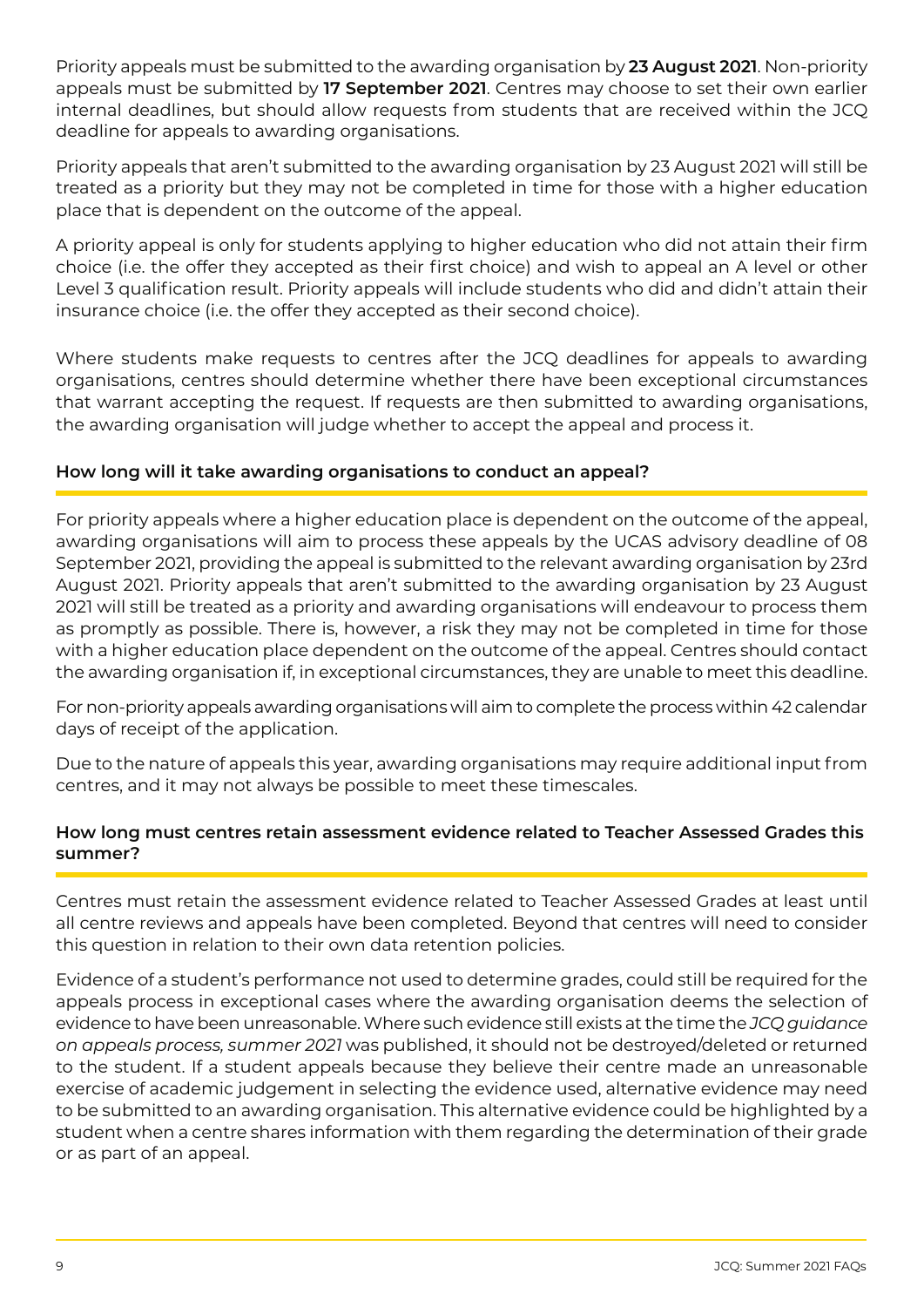# <span id="page-9-0"></span>**Which appeals will be considered to be a 'priority'?**

A priority appeal is only for students applying to higher education who did not attain their firm choice (i.e. the offer they accepted as their first choice) and wish to appeal an A level or other Level 3 qualification result. Priority appeals will include students who did and didn't attain their insurance choice (i.e. the offer they accepted as their second choice).

# **What can a student or centre do if they think the outcome of an appeal is wrong?**

Following the conclusion of the awarding organisation's appeal process, a student who remains concerned their grade was incorrect may be able to apply for a procedural review to the Exam Procedures Review Service (EPRS) provided by the relevant regulator. EPRS processes are provided by CCEA Regulation (Northern Ireland), Ofqual (England) and Qualification Wales.

#### **How do you expect centres to use Appendix B of the** *JCQ Guide to appeals processes, summer 2021* **document?**

Centres can use Appendix B to capture the student's request for a centre review, the outcome of the centre review, and (where necessary) the student's request for an awarding organisation appeal - all within a single document. The centre could provide the student with an electronic or hard copy version of the form at the start of the process and complete subsequent sections as appropriate. However, use of the form is optional and centres may wish to adapt its use to better suit their own centre review process or develop their own version of a form that works for them/their students. For example, a centre may ask the candidate to complete the first section when requesting a centre review, but prefer to capture their outcome in the form of a letter to the candidate.

# **What does the centre review outcome 'partially upheld' mean in Appendix B?**

If a student has raised more than one concern, the centre may uphold one, but not all, of the student's concerns. In this case the outcome should be marked as 'partially upheld' and the centre review outcome should make it clear to the student which of their concerns have been upheld. For example, the student may have asked the centre to review for both an administrative error in the recording of a mark and a procedural error in the application of an agreed access arrangement. Having checked for both, the centre may have found no administrative errors but found a failure to apply the agreed access arrangement for one of the pieces of evidence – in this case, the review would be partially upheld due to the procedural error.

# **How can a centre appeal a decision the awarding organisation has made in the quality assurance process?**

Where, as a result of the TAG external quality assurance process, there is a disagreement between the centre and the awarding organisation in relation to professional judgements made, the decision will be escalated to a senior awarding organisation representative, prior to the issuing of results, for a final review. There is no subsequent right of appeal to the awarding organisation but any ongoing concerns may be raised through the awarding organisation's formal complaints process, details of which can be found on the relevant awarding organisation website.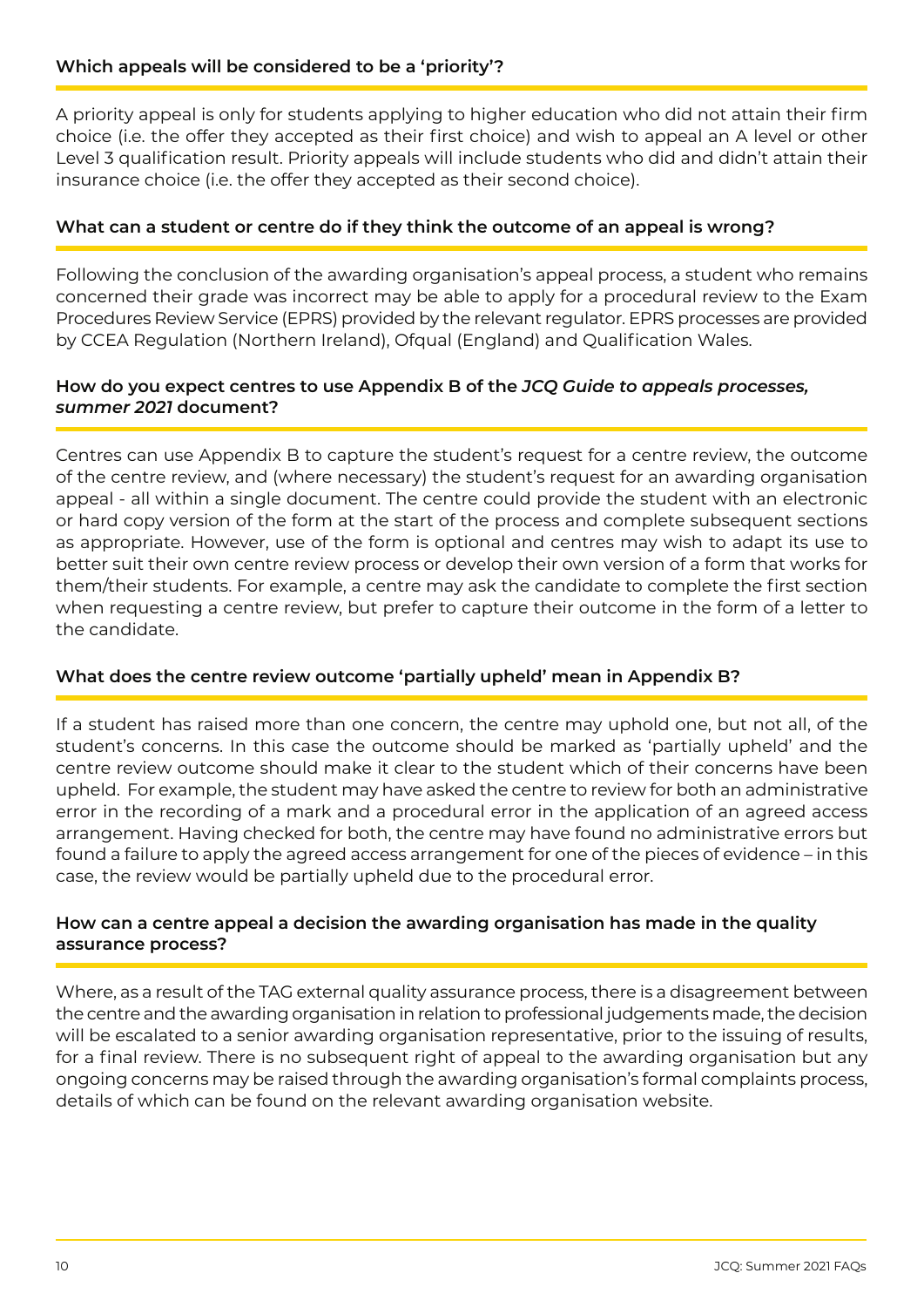#### <span id="page-10-0"></span>**In the event that a centre identifies an error and lowers a student's grade after results day, can a student appeal this decision?**

 A student who finds themselves in this position can submit a request for an appeal on the ground of academic judgement or procedural error so the awarding organisation can check whether the grade awarded to them is reasonable and/or whether the relevant procedures were followed. This must be submitted by the centre, on the student's behalf, after they have received the outcome of the centre review.

### **Can students make multiple appeals for the same qualification?**

Students can submit one appeal per qualification to the awarding organisation so it is important that all applicable grounds for appeal are selected at the point of the original review/appeal submission. This is important because it will enable the awarding organisation to check all relevant aspects of the appeal at the same time, it supports accurate decision making and should take less time to process than if students were able to submit multiple appeals on separate grounds.

Students should only select the ground for which they have a genuine concern that an error has been made. An appeal to the awarding organisation on the grounds of an unreasonable exercise of academic judgement in the determination of the grade is likely to be completed more quickly than an appeal made both on that ground and the ground of a procedural failure, which may require two decision-makers. This is a particularly important consideration for students who require a priority appeal decision. For all grounds of appeal, grades may be lowered or stay the same as a result of an upheld decision, as well as be increased.

# **What should centres do in cases where a staff member has left the centre but is needed for a centre review or appeal to the awarding organisation, e.g. to decide whether a procedural failure or administrative error affected the grade submitted to the awarding organisation?**

 Centres should have a contingency plan in place to cover situations where staff members have left the centre or are otherwise unavailable to assist with a review or appeal. The process for determining and submitting grades will have included sign off by a second individual and there should be an audit trail to help explain any decisions made by the absent staff member. Appendix C to the *JCQ Guide to appeals* for summer 21 is an optional evidence checklist that may also help schools to proactively manage the impact of staff absences on the appeals process. Staff members who will be leaving the school prior to the appeals process can complete this before they leave and it will advise others where key evidence is stored.

In exceptional cases, where the centre feels unable to progress the review or appeal, they should contact the relevant awarding organisation for further advice.

# **Why aren't GCSEs in English and maths a priority for appeals?**

 The subjects that can be included as part of a priority appeal are those that are included in the priority process for reviews of results in years when exams take place. In summer 2021, this allows for a priority appeal for any A level or Level 3 qualification for students applying to higher education who did not attain their firm choice. Where a place also depends on confirmation of GCSE results, we advise learners to speak to the institution concerned to let them know an appeal has been submitted.